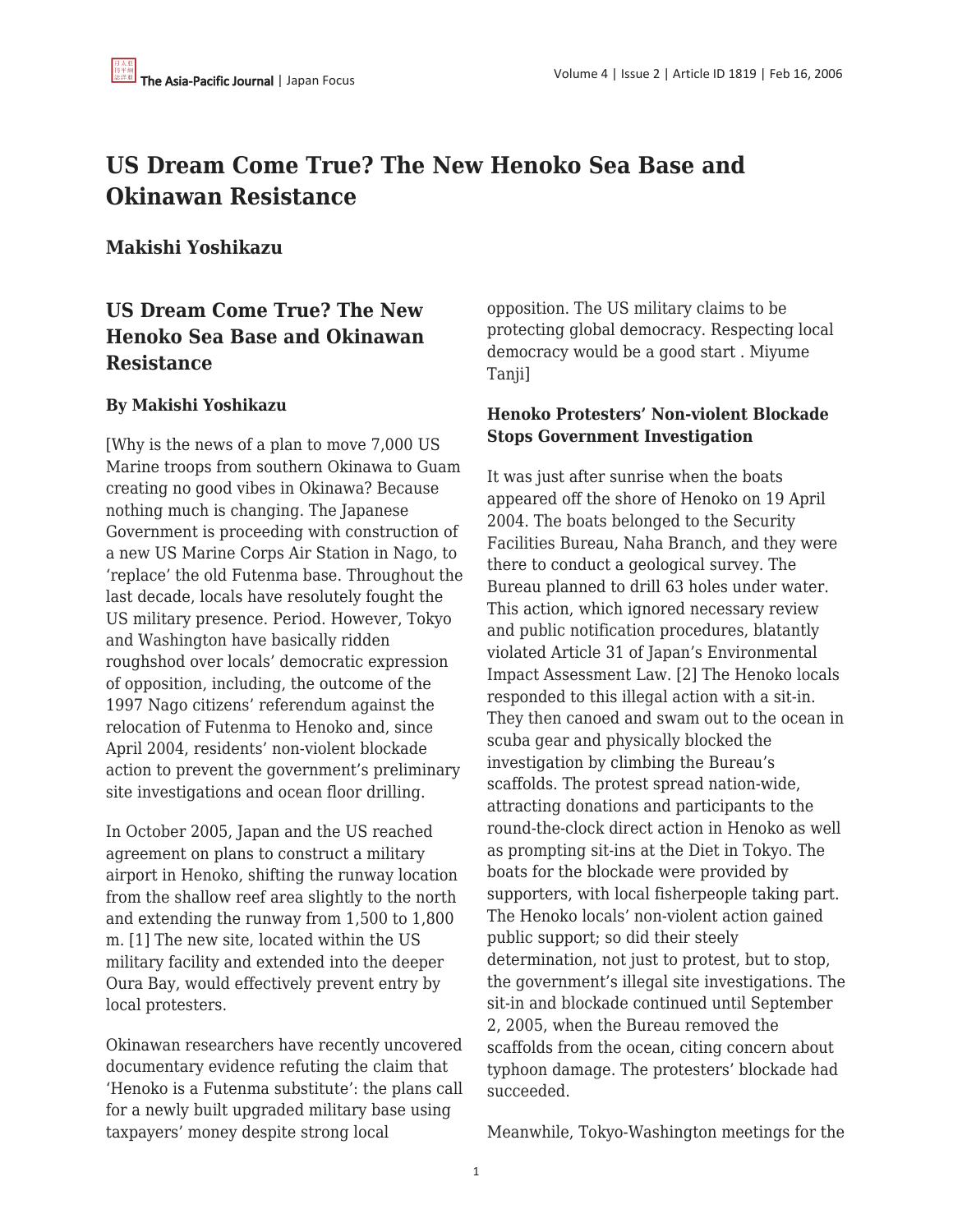

comprehensive U.S. forces realignment had started. The new sea-based military base in Henoko was part of this realignment. 'Tell the US that Okinawa will not accept any new base construction', requested Yamauchi Tokushin and three other delegates from the Okinawan Citizens' Conference against Futenma Relocation within Okinawa at a meeting with Defense Policy Chief and Director General of the Foreign Ministry's North American Affairs Bureau. It was cold but, the diplomat, wiping sweat from the nape of his neck, said 'we realize this must be hard for Okinawans'. From such comments, the delegates discerned that the Japanese government had not conveyed Okinawans' collective will to the US, and was promoting relocation of Futenma to Henoko. On 29 October, a formal agreement was reached between Japan and US at the Joint Security Committee (referred to as the 'two plus two meeting'). [3] Strangely, the government of Japan calls this agreement an Interim Report, although nowhere in the document is it so referred to. I sense deceit in this government's expression. The report is really meant to be the final agreement, yet it is not clearly presented as such.

#### **New Plan of Futenma relocation to Henoko: a US-Japanese 'Collaboration', not a 'Compromise'**

At the preliminary two-plus-two meeting on October 24, 2005, the media reported, Japan argued against the US - taking an uncharacteristically bold position on the best location for the new base in Henoko. Japan allegedly 'resisted' the original 'reef plan' preferred by the US. This involved construction of a military airport on Cape Henoko, which is a shallow reef area and the habitat of rich marine life including dugongs. The reclamation of this reef has been fiercely opposed by environmentalists. Finally at the end of the meeting that dragged until early on the 26 th,, Japan 'compromised'. The US and Japan agreed on a 'coastal plan', which involves construction

of a runway covering an L-shaped area extending from the Henoko reef to Oura Bay, embracing Camp Schwab (see Figure 1). [4] However, Figure 1 indicates that the agreed construction method, far from being a compromise reached after long negotiation, was a collaborative scheme by the two governments to upgrade the capacity of the Futenma Marine Corps Air Station.



It is not just a military airport that the US forces want in Henoko. As specified in the relevant Department of Defense Executive Report issued on September 27 th, [5] US forces demanded a special facility called 'CALA', or the Combat Aircraft Loading Area within the new base to load ammunition and explosives on aircraft (see Figure 2). The document stipulates, furthermore, that 'CALA' needs to be at least 1,250 feet away from any occupied buildings. Currently only Kadena Air Base can meet these conditions and Futenma helicopters are flying to Kadena for loading purposes. The 1997 Executive Report requires a 'CALA' to be built next to the new sea-based Air Station because Kadena is too far away. It seems that the reason why the runway of the new Air Station was extended from 1,500 to 1,800 meters at the October two-plus-two meeting was to facilitate a special loading zone.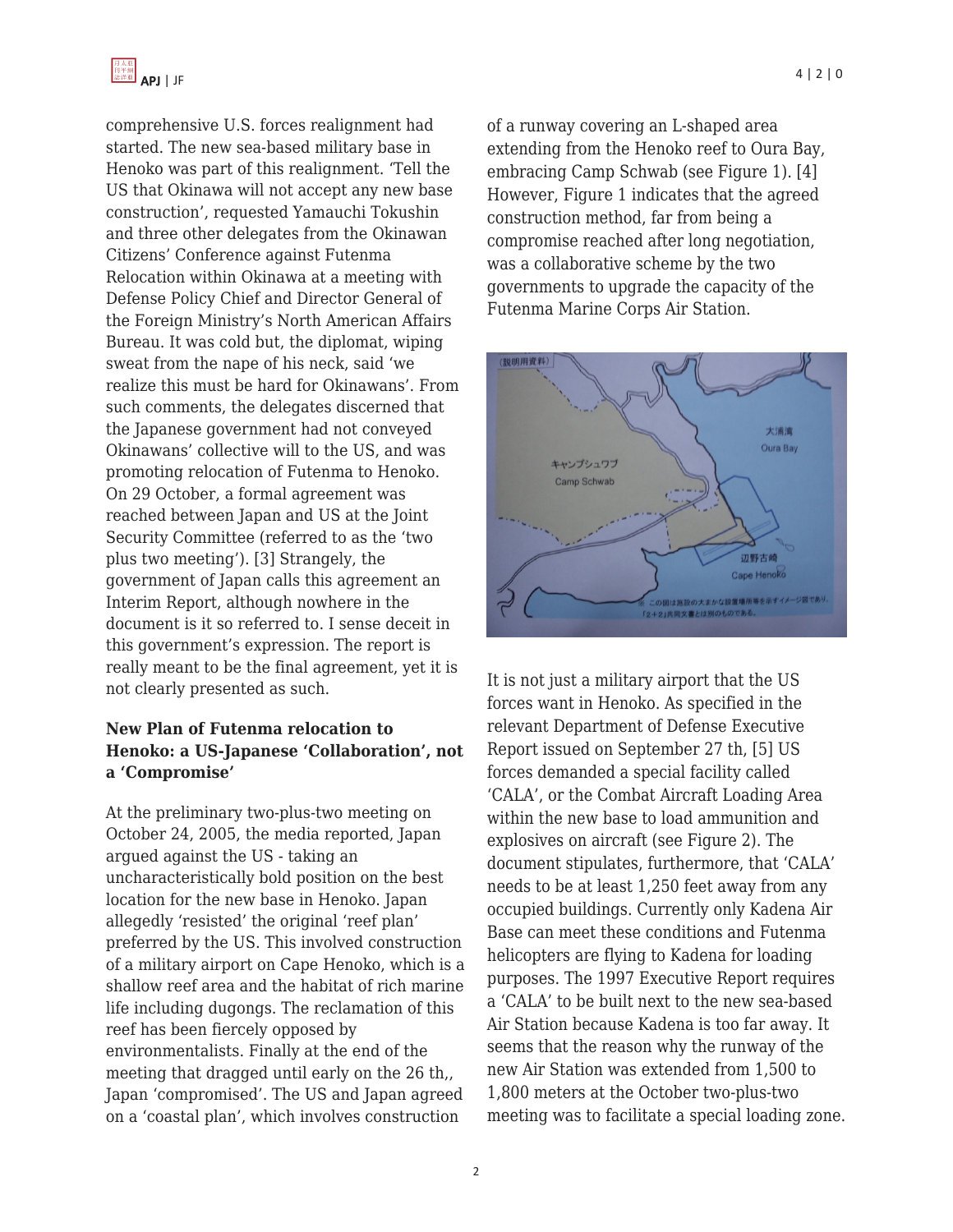

According to the 1997 Executive Report , the direction of the new runway was decided following research conducted in 1966. In December 1966, in a 'Master Plan of Navy Facilities on Okinawa, Ryukyu Islands', [6] the US Navy recommended construction of a 3,000 meter airfield on reclaimed Henoko coral reef to be used by the marines. In addition, it also designed a military port in adjacent Oura Bay (Figure 3) for Navy use. The location of the airfield's runway in Figure 3 is almost identical to that in the 1997 Executive Report (Figure 2). Figure 3 also depicts a 'pier'. This pier appears to be simply a variation of the military port proposed in the 1966 Master Plan. In sum, the US wants not just a runway, but also a loading facility and a military port. At the 2005 twoplus-two meeting, the two governments agreed on the construction of 'a pier for refueling and relevant facilities', that is, nothing less than a military port: Oura Bay is more than 20 meters deep, enough for a nuclear aircraft carrier to enter alongside the pier.



There are further issues. In the area targeted for the new military airport in the October Agreement, there are historical ruins, the local newspaper Okinawa Taimusu reported. The astonishing thing is that the 1997 Executive Report acknowledged the cultural ruins on the south side of the area as one of the factors militating against airfield development. In short, the Department of Defense in 1997 judged that the ruins in the coastal area posed potential difficulties for the new military base construction. However, the Agreement in October 2005 designated the whole southern coastal area as the future site for the airfield replacing Futenma, despite the US forces' understanding that the area was problematic. So, why is it OK now? Perhaps the Japanese government promised to legalize the construction by enacting a new law, such as a Special Measures Law for the Protection of Cultural Properties, that makes an exception for the needs of US forces. [7] With the 2005 'coastal plan', the US and Japan are attempting a 'hat trick': an Agreement on the construction of a military airport, a special loading zone, and a military port – three new facilities – in Henoko. The construction, far from being a compromise, is the joint work of the two states. The plan is clearly unacceptable. Nago citizens